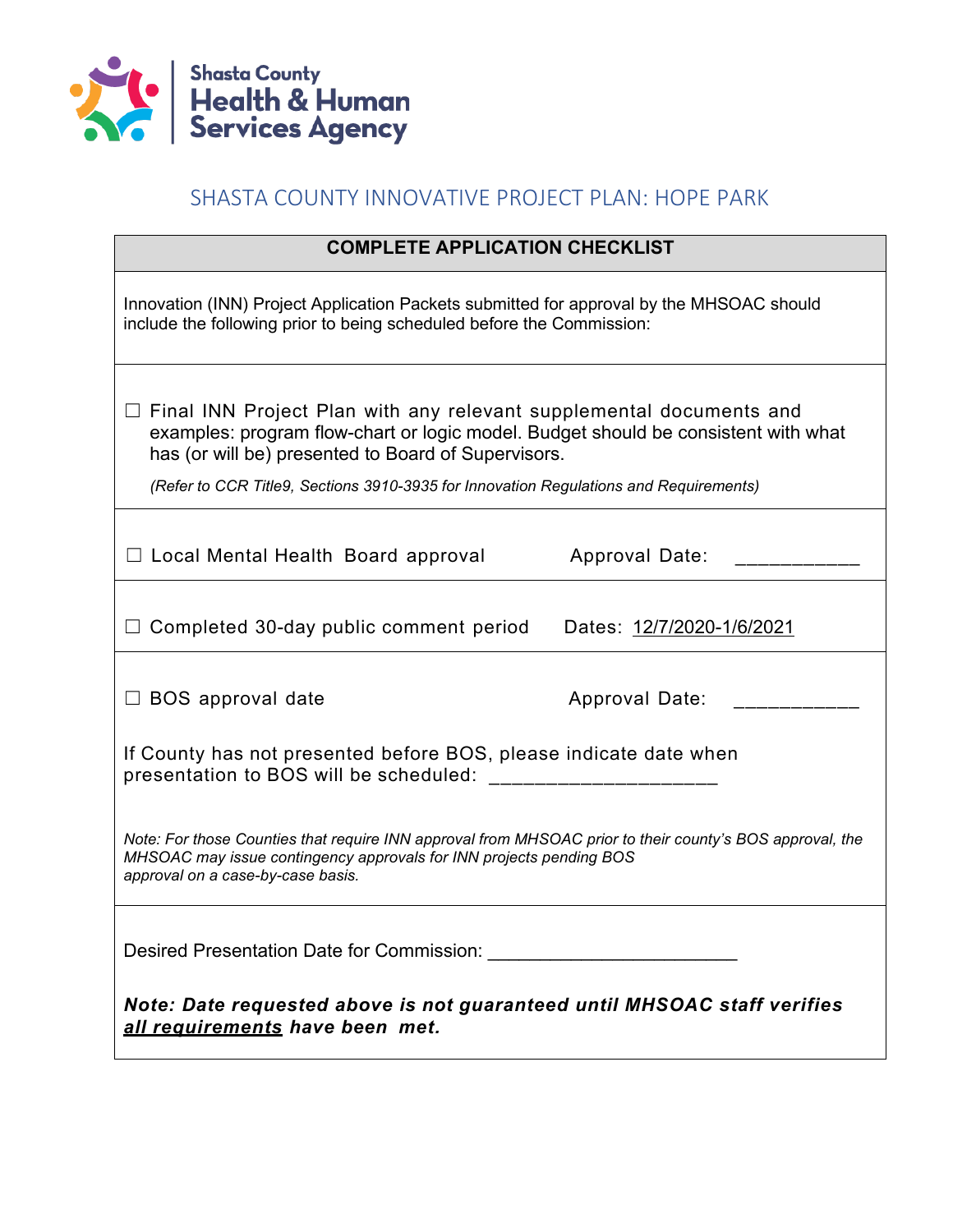

| <b>County Name:</b>     | <b>Shasta</b>    |
|-------------------------|------------------|
| Date Submitted:         |                  |
| Project Title:          | <b>Hope Park</b> |
| Total amount requested: | \$1,750,000      |
| Duration of project:    | 5 years          |

# Section 1: Innovations Regulations Requirement Categories CHOOSE A GENERAL REQUIREMENT:

An Innovative Project must be defined by one of the following general criteria. The proposed project:

- $\Box$  Introduces a new practice or approach to the overall mental health system, including, but not limited to, prevention and early intervention
- $\Box$  Makes a change to an existing practice in the field of mental health, including but not limited to, application to a different population
- $\Box$  Applies a promising community driven practice or approach that has been successful in a non-mental health context or setting to the mental health system
- $\Box$  Supports participation in a housing program designed to stabilize a person's living situation while also providing supportive services onsite

### **This proposed project:**

• Introduces a new practice or approach to the overall mental health system, including, but not limited to, prevention and early intervention.

### **The primary purpose of this proposed project:**

• Promotes interagency and community collaboration related to Mental Health Services or supports or outcomes.

### Section 2: Project Overview

### **Primary Problem**

When stakeholders in Shasta County were presented with the opportunity to brainstorm ideas for new MHSA Innovations projects, the concept of an intergenerational project rose to the top of their priority list. Stakeholders supported finding a way to incorporate youth and older adults into a shared project that would benefit both groups. The nonprofit Pathways to Hope for Children's Hope Park proposal was selected through a competitive Request for Proposals process. This project is designed to meet two distinct community-identified needs with one forward-thinking solution.

Older adults often feel a sense of isolation as their circle of influence diminishes. When the joy of retirement fades, the realization sets in that their daily interaction with others may become more limited, as does the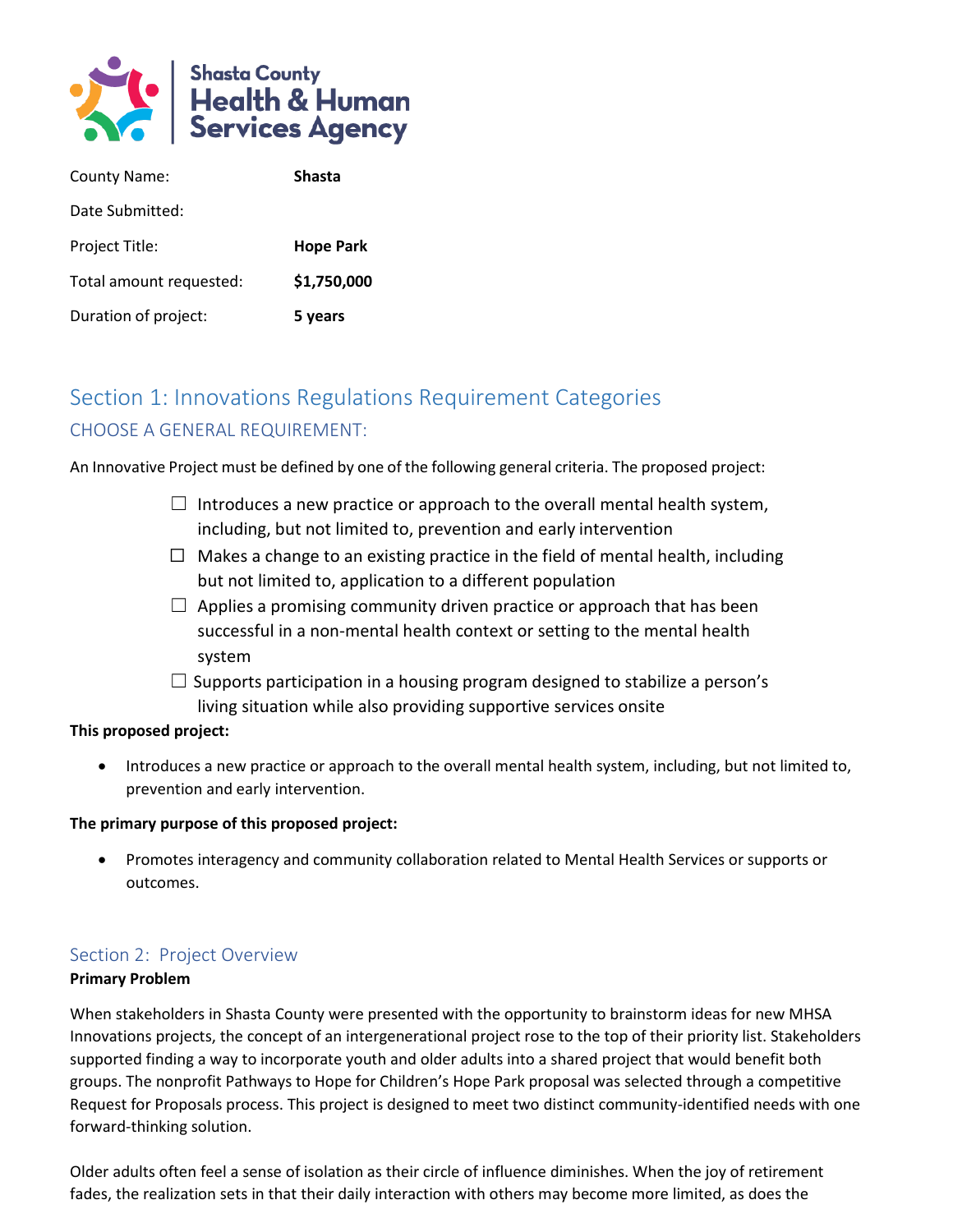

opportunity to contribute to society and their community. Often, their social circles start to become smaller as spouses, friends, and family members move or pass away. Some older adults will go days or weeks without meaningful contact with others. Senior isolation is one of the biggest threats to the health of America's older adults, and yet it remains among the most difficult to recognize and break. It is a health risk not often discussed and many times stigmatized, but at least a quarter of older adults over 65 feel isolated, and the devastating effects of isolation manifest physically, mentally, and emotionally (medicareadvantage.com).

Additionally, Shasta County's families are faring worse than many throughout the state and nation when it comes to exposure to trauma in childhood. An Adverse Childhood Experiences (ACEs) study was conducted in 2012 in Shasta County, adapted from a 2009 Behavioral Risk Factor Surveillance System study, and of the 281 Shasta County residents who participated, 29% of respondents reported five or more ACEs in their life compared with just 9% in other parts of the country. Youth with high ACE scores are highly likely to fall victim to tragic health outcomes as adults (Hunt, Berger, Slack, 2018), and physical and mental health issues dramatically increase. The study showed alarming links between ACEs and risky behavior, psychological issues, serious illness (including mental health), and early death.

However, high ACE scores don't need to be a death sentence. With early intervention and programs that provide pathways to hope and healing, ACE scores among youth can be mitigated or reduced. That is the goal of the Hope Park Program and teen centers. Teens need activities and connection with caring adults in their lives, and volunteering can help older adults feel connected and give them a sense of purpose. Older adults have life experience that can benefit youth. While Shasta County resident and older adult Laural Park was volunteering at Camp HOPE, a camp for children who have witnessed family violence, she shared, "l was one of those kids. Now I am having a great time at camp alongside them." Laural's story of childhood sexual assault was documented in the book "Hope Rising: How the Science of Hope can Change Your Life" (Gwinn & Hellman, 2019). Her life experience was her motivation for volunteering to work with high ACE teens, and her interactions with the teens are the inspiration for Hope Park.

### **Proposed Project**

### **A) Overview Description**

The multifaceted Hope Park Project centers on a new teen center in Redding and the existing teen center in Anderson (a rural town south of Redding), which will become multigenerational hubs for older adults and teens. Older adults will have meaningful activities to help prevent the negative physical and mental health effects of loneliness, and teens will have a safe place to gather at a time of day that they are most likely to engage in risky behavior. Older adult volunteers will be recruited to participate in high-adventure activities, and they will commit to staffing the teen center from 3 pm to 7 pm for a minimum of four hours per week. All older adult volunteers will be required to complete a volunteer academy with a minimum of 20 hours of training that will include, but not be limited to, Mental Health First Aid for youth, suicide awareness, motivational interviewing, mentoring, healthy relationships, teen dating violence, sexual assault prevention and intervention, domestic violence awareness, mandated child abuse reporter training, the 40 Developmental Assets, and hope theory. Volunteers will be background checked, fingerprinted, and cleared through the National Sex Offender Registry before interacting with youth. After graduating the volunteer academy, the volunteers will take part in high-adventure activities with teens from the Redding and Anderson communities. Pathways to Hope for Children (PHC) has a long-standing relationship with Kidder Creek Ranch Camp and will contract with them to host older adults and youth in adventure activities, including whitewater river rafting, ropes courses, zip lines, and more. The program may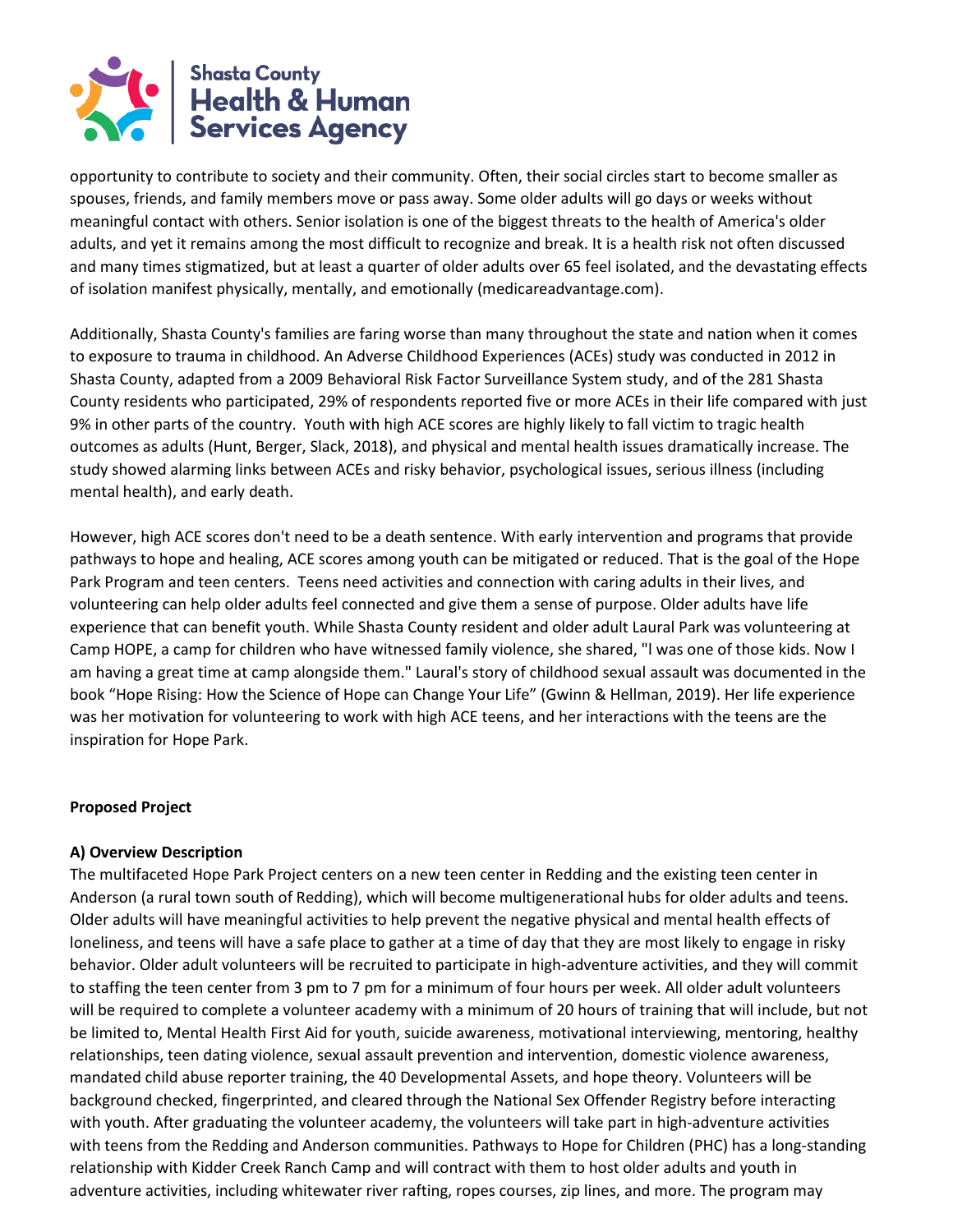

include an overnight stay and bonding time. Pathways to Hope for Children's staff, including teen center Parent Partners and Youth Champions, will accompany cohorts on their adventures to support older adult and youth participants. Sharing these experiences should create strong bonds that will carry over to interactions in the teen center.

Teens participating in this pilot program will be selected through outreach in local high schools, youth groups, community programs, and referrals from partner agencies. Once selected, the teens and their parents/guardians will agree to be part of the Hope Park Project for the entire school year. The teen centers will welcome additional youth and older adult volunteers, but the Hope Park Project volunteers will focus on the youth they bonded with through their high-adventure experience.

Ongoing programming for Hope Park will be robust. Each qualified older adult volunteer will become part of the Hope Park Volunteer Committee, where they will take part in raising awareness, recruiting others and assisting the coordinator with other activities. They will work with teens to help them learn to identify their strengths and build upon them when making life decisions and personal choices. With the help of the older adult volunteers, teens will develop new skills that help them reduce stress and gain more control of their own lives. Working in small groups helps build trust and feelings of acceptance in a nonjudgmental environment. With the guidance and support of their peers and the older adult volunteers, teens will learn to understand their emotions and behaviors, including the situations that trigger negative emotions, high-risk behaviors and substance use. Older adult volunteers will help teens develop social skills, problem solving, goal setting, impulse control, self-confidence, anger management and more. During the training academy and through continuing education with older adult volunteers, the center will help them recognize and address the mental health challenges brought on by isolation and loneliness. They will be an engaged audience, and the innovative programming will create a healthier older adult population.

Shared experiences are key. The teen centers will have kitchens where older adult volunteers can teach youth how to prepare healthy meals. Teens can then bring those meals home for their families to enjoy. Programs at the teen center will engage older adults and teens in karate classes, yoga classes, financial literacy, life skills, basketball, and more, with a focus on accountability, respect, and bonding. The teen centers will also provide unstructured activities for older adults and teens to do together, creating shared experiences and improving social and emotional well-being. By participating in arts and crafts, cooking, sports, music, community service, and leadership, older adults and teens will build social skills, develop positive communication skills and engage in healthy self-expression and awareness.

Pathways to Hope for Children will also offer whole-family care to participants. Families will have access to a Parent Partner, a dedicated caseworker who will help them navigate parenting and family resources in Shasta County. This will help develop a community of supportive adults, and families will reap the benefits and resources from the program, thus helping mitigate the impact of ACEs and/or address any ongoing mental health issues in the family.

### **B) CCR, Title 9, Sect. 3910(a) Requirement**

Hope Park Project will address area (1) of CCR, Title 9, Sect. 3910(a): Introduce a mental health practice or approach that is new to the overall mental health system, including, but not limited to, prevention and early intervention.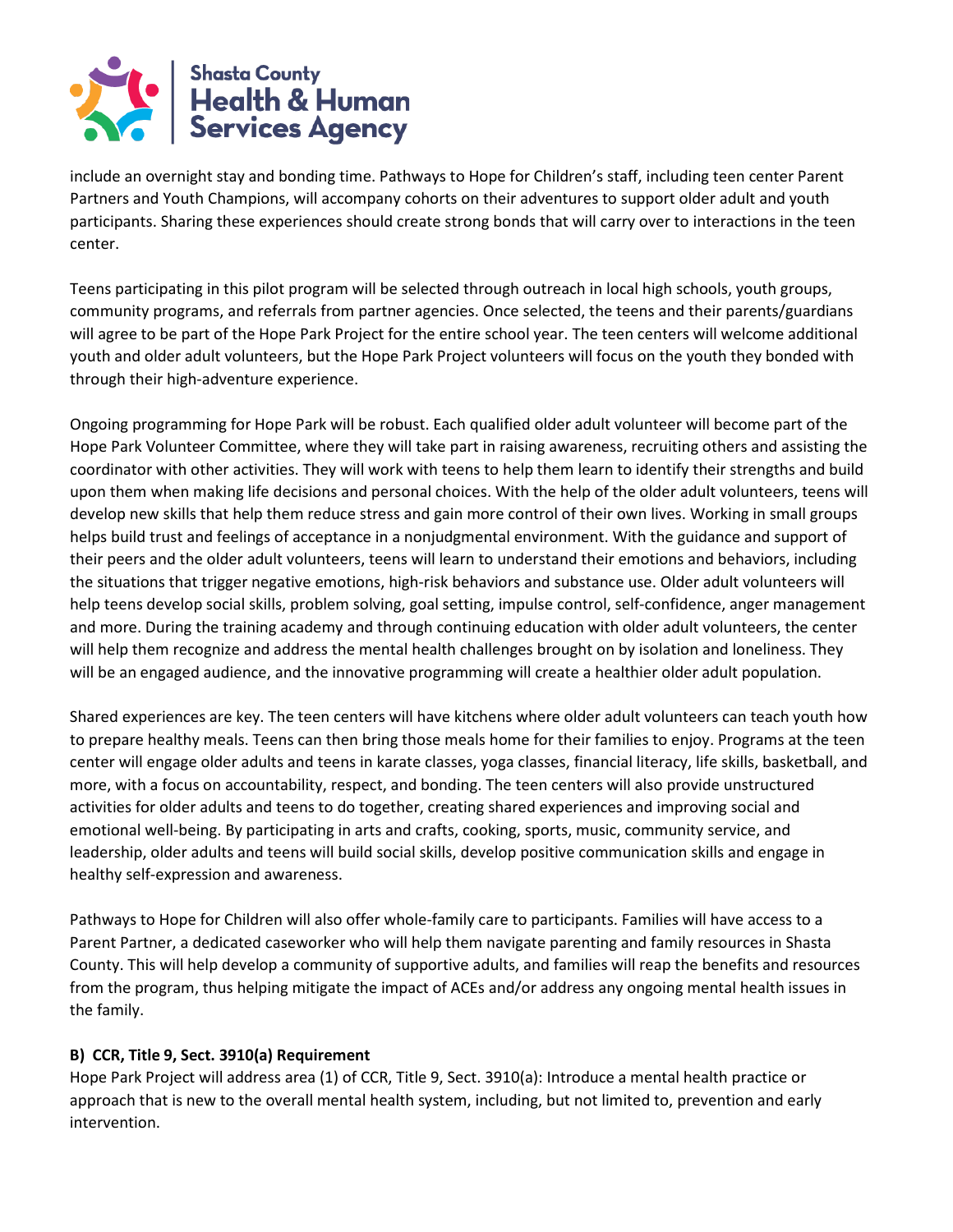

### **C) Appropriateness of Selected Approach**

Mentoring is a youth development strategy that is a proven foundational asset for a young person's successful path to adulthood. It is also effectively used as an intervention strategy to redirect a young person toward a healthy and productive future (mentoring.org, 2015). The Hope Park Project will incorporate a group mentoring program where cohorts of teens and older adults engage with each other on a weekly or daily basis. Mentoring works, and at its core, it guarantees young people have someone who cares about them. It assures them they are not alone in dealing with day-to-day challenges, and it helps them know they matter. Research confirms that quality mentoring relationships have powerful positive effects on young people in a variety of personal, academic, and professional settings (mentoring.org, 2019). Ultimately, mentoring helps a young person with personal growth, development, social and economic opportunities. Even with these clear benefits, one in three young people grow up without a mentor (mentoring.org).

This project aims to replicate the deep connection that is demonstrated by Shasta County resident Laural Park, who was 67 when she spent a week participating with teens in high-adventure activities and intentional programming that created bonds that have lasted for years. These activities broke down the generational gap and created deep, meaningful connections. Teens learned to respect what the older generation has to offer, and in turn, Laural gained more respect and admiration for the younger generation because she took the time to get to know them. Many older adults struggle to fend off isolation and the mental illness that can accompany it; meanwhile, teens desire connection and caring adults in their lives. The Hope Park Project will bridge this gap and provide the connections for these two generations to find community, meaning, and purpose. In turn, it is anticipated that the project will reduce isolation and loneliness among participating older adults, while reducing ACEs in participating youth.

### **D) Number of Individuals to be Served**

Some details of this project may need to be adjusted based on COVID restrictions, but the Hope Park Project will host four high-adventure activity weekends per year. These outings will be limited to 50 youth and 20 older adult volunteers per session. Additionally, Pathways to Hope for Children will take 10 staff to facilitate the gatherings. The goal is to serve 200 youth from Anderson and Redding during the first year, then maintain 200 teen program participants for the life of the grant. Older adult volunteers could come from anywhere in Shasta County, and the goal is to engage 80 older adult volunteers per year. The teen centers in Anderson and Redding would be open to all teens in Shasta County who want to engage. The average daily attendance for the teen centers is estimated at 75 students per day, for a total of 19,000 visits per year. It is estimated that at full implementation of Hope Park, more than 16,640 volunteer-hours per year from older adults will be provided (4 hours per week, 52 weeks, 80 volunteers). There will also be recruiting, screening and training for older adults who wish to volunteer at the teen center but not be part of the Hope Park Project.

### **E) Description of the Population(s) to be Served**

The primary populations served will be older adults (ages 60+) and teens (ages 12-18). Shasta County is home to approximately 26,000 older adults (65+) and more than 15,000 youth ages 11 to 17. Pathways to Hope for Children's Hope Park Project and teen centers will be open to all teens and older adults, regardless of their gender identity, race, ethnicity, sexual orientation or religious belief. Hope Park will be open, affirming, and welcoming to all those who walk through the doors. According to kidsdata.org, 71.2% of Shasta County youth are white, 15.3% are Hispanic/Latino, and 6.4% are multiracial. It is expected the population in the Hope Park Project will reflect these numbers. The online report also shows that only 1.2% of Shasta County teens are American Indian/Alaska Native, but due to Pathways to Hope's strong ties to the Redding Rancheria, the proportion of Native population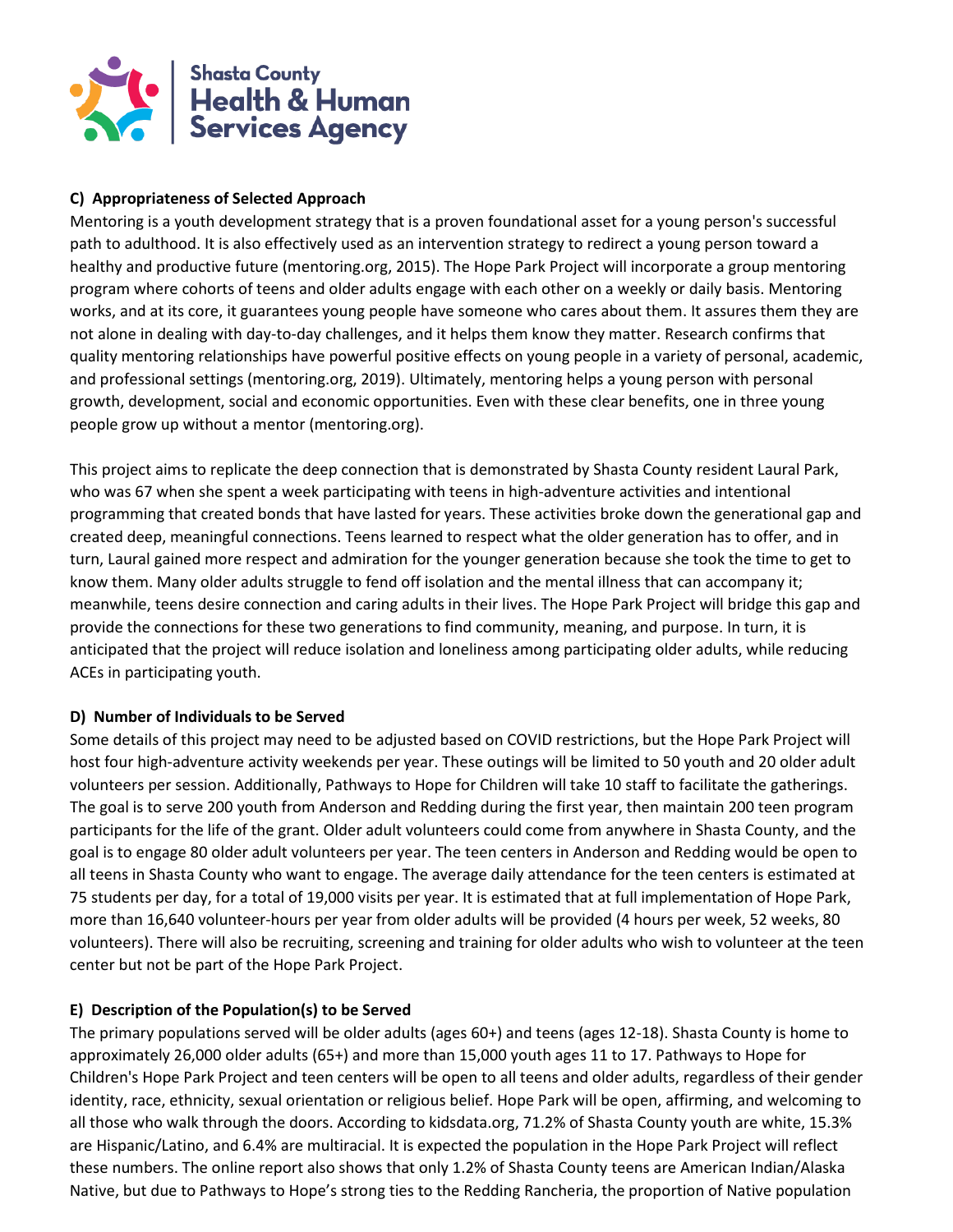

served may exceed this percentage. Currently, a Teen LGBTQ club is offered at the Anderson Teen Center, and Hope Park participants will have the opportunity to join that club or a similar club at the teen center in Redding. Although English will be the primary language for this innovative program, multilingual volunteers and staff will be sought out.

#### **Research on INN Component**

### **A) What Distinguishes this Project from Similar Projects?**

Hope Park Project's integrates well-trained older adult volunteers bonding with at-risk youth through highadventure activities, followed by year-round, daily group mentoring in a teen center program design. This multigenerational model has not been done before.

Traditionally, multigenerational programs have teens and older adults meeting each other at senior centers, or school performing arts programs perform for older adults at care homes. These one-time activities rarely create lasting engagement. Hope Park flips that narrative and puts older adults where teens gather. This program engages older adults who are active, and helps keep them that way. At times, teens will be leading older adults in activities, and at other times, older adults will be leading teens; this will empower both groups and put them in a position to learn from one another.

Older adult volunteers will be provided with trauma-informed training and undergo an intensive 20-hour training academy that will provide them with the skills and background necessary to be successful in the Hope Park Project. Then, older adult volunteers and teens will attend high-adventure activities and bond through "challenge by choice" activities. These bonds will be further developed through meaningful daily activities at the teen centers. Teens will benefit from meaningful connection and cheerleading from adults who care and who are willing to share life skills with them, while older adults will be provided with opportunities to stay active, have a purpose and learn from youth.

### **B) Existing Models or Approaches Investigated**

Extensive investigation and lived experiences are the basis of this proposal. Many programs researched around the country and locally provide services to older adults, children, and families. Similar programs have already happened on a micro level with older adults who volunteered at Camp HOPE and bonded with campers and teen counselors. The bonds were strengthened through quarterly activities, but it was not enough. There were not enough volunteers or teens engaged. There was not enough time shared together to create sustaining and meaningful intervention that the Hope Park project and the teen centers will provide.

Research showed that most programs connecting youth and older adults are centered around the lives of older adults, oftentimes only providing youth the opportunity to share one-time activities and experiences with older adults, where the scope is limited and the impact is often short. Research did not find any programs that required the extensive training of older adults, or that used high-adventure experiences followed by volunteering to create deeper bonds with teens in centers designed specifically for youth at critical times of the day.

Programs providing senior and teen services include: <http://www.nsyssc.com/index.html>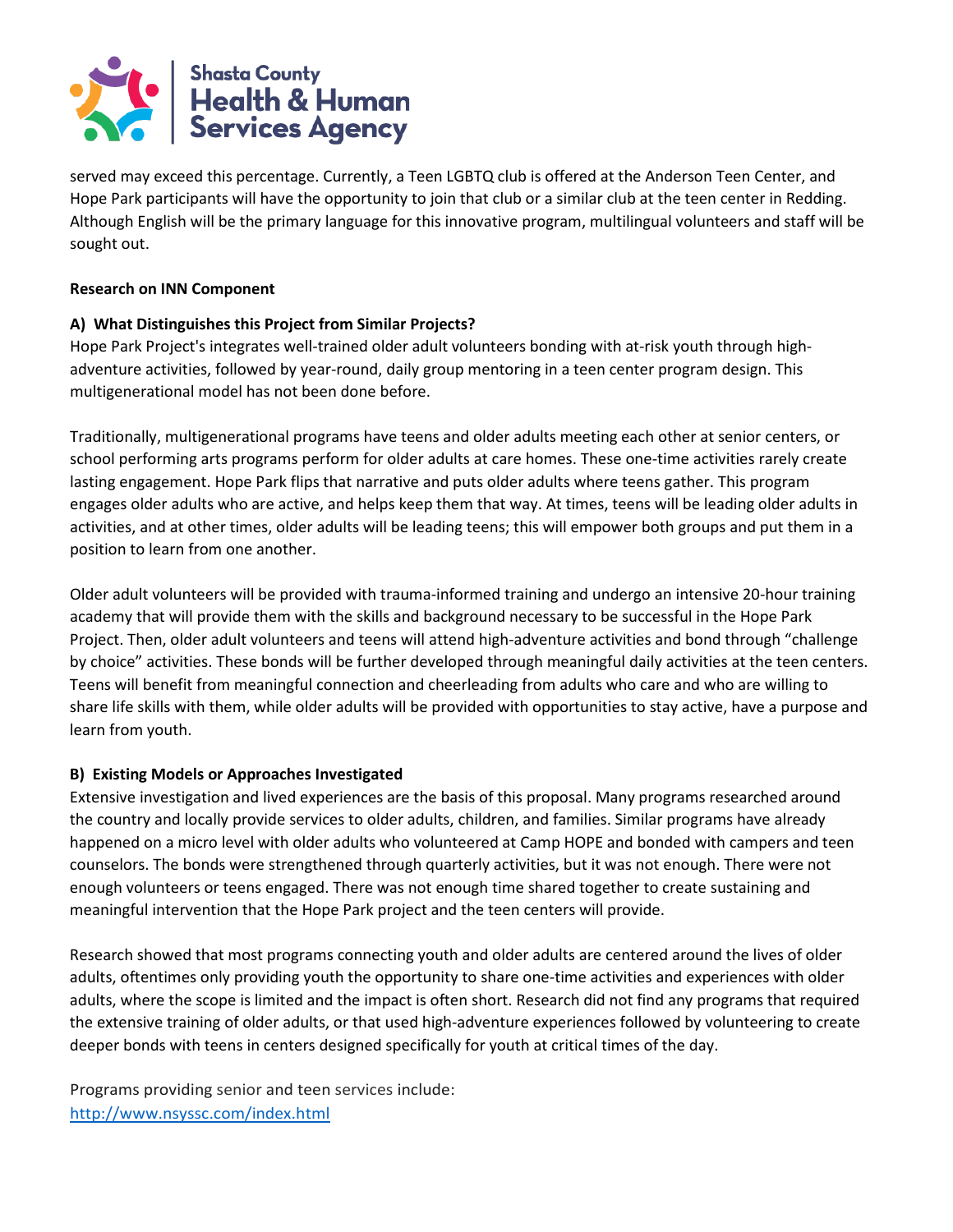

Literature that shows existing programs typically take place at senior homes and through one-time encounters:

https://www-tc.pbs.org/inthemix/educators/lessons/bridgingtheyears\_guide.pdf

<https://www.nextavenue.org/old-young-better/>

<https://www.mentalhelp.net/blogs/intergenerational-programs-keeping-seniors-young-making-youth-wiser/>

Sources that show that older adult isolation has negative mental health outcomes: <https://www.aplaceformom.com/blog/10-17-14-facts-about-senior-isolation/>

<https://www.agingcare.com/articles/loneliness-in-the-elderly-151549.html>

References that prove older adults benefit from volunteering and interactions with youth: <https://www.seniorlifestyle.com/resources/blog/fun-value-intergenerational-programming/>

<https://www.aplaceformom.com/blog/9-26-14-reasons-seniors-volunteer/>

<https://www.bayshorehomecare.com/10-benefits-connecting-youth-seniors/>

Facts and research that shows 3-7 pm is the time of day that teens need the most supervision: <https://www.ojjdp.gov/ojstatbb/offenders/qa03301.asp>

[https://www.blogtalkradio.com/denise-bolds/2010/09/16/the-most-dangerous-time-of-your-childs-day](https://www.blogtalkradio.com/denise-bolds/2010/09/16/the-most-dangerous-time-of-your-childs-day-afterschool-between-2pm-6pm)[afterschool-between-2pm-6pm](https://www.blogtalkradio.com/denise-bolds/2010/09/16/the-most-dangerous-time-of-your-childs-day-afterschool-between-2pm-6pm)

[https://www.pennlive.com/editorials/2009/07/the\\_danger\\_zone\\_afterschool\\_pr.html](https://www.pennlive.com/editorials/2009/07/the_danger_zone_afterschool_pr.html)

[http://afterschoolalliance.org/documents/issue\\_briefs/issue\\_KeepingKidsSafe\\_65.pdf](http://afterschoolalliance.org/documents/issue_briefs/issue_KeepingKidsSafe_65.pdf)

Research that shows bonding through high-adventure activities increases hope and resiliency: <https://www.camphopeamerica.org/outcomes/>

<https://www.youtube.com/watch?v=ad6NDXy18qw>At the time marker 4:40 after the video begins, Laural Park shares her story.

<https://www.amazon.com/Hope-Rising-Science-HOPE-Change/dp/168350965X>

### **Learning Goals/Project Aims**

### **A) What is to be learned or better understood over the course of the INN project, and why have these goals have been prioritized?**

The Hope Park project aims to discover whether intergenerational connection based on shared experiences and meaningful interactions can improve the mental health of older adults and mitigate risky behavior with teens. Proof that increasing hope in the lives of older adults and teens can mitigate the effects of adverse childhood experiences and improve the lives of all involved would add to the collective knowledge in the mental health field.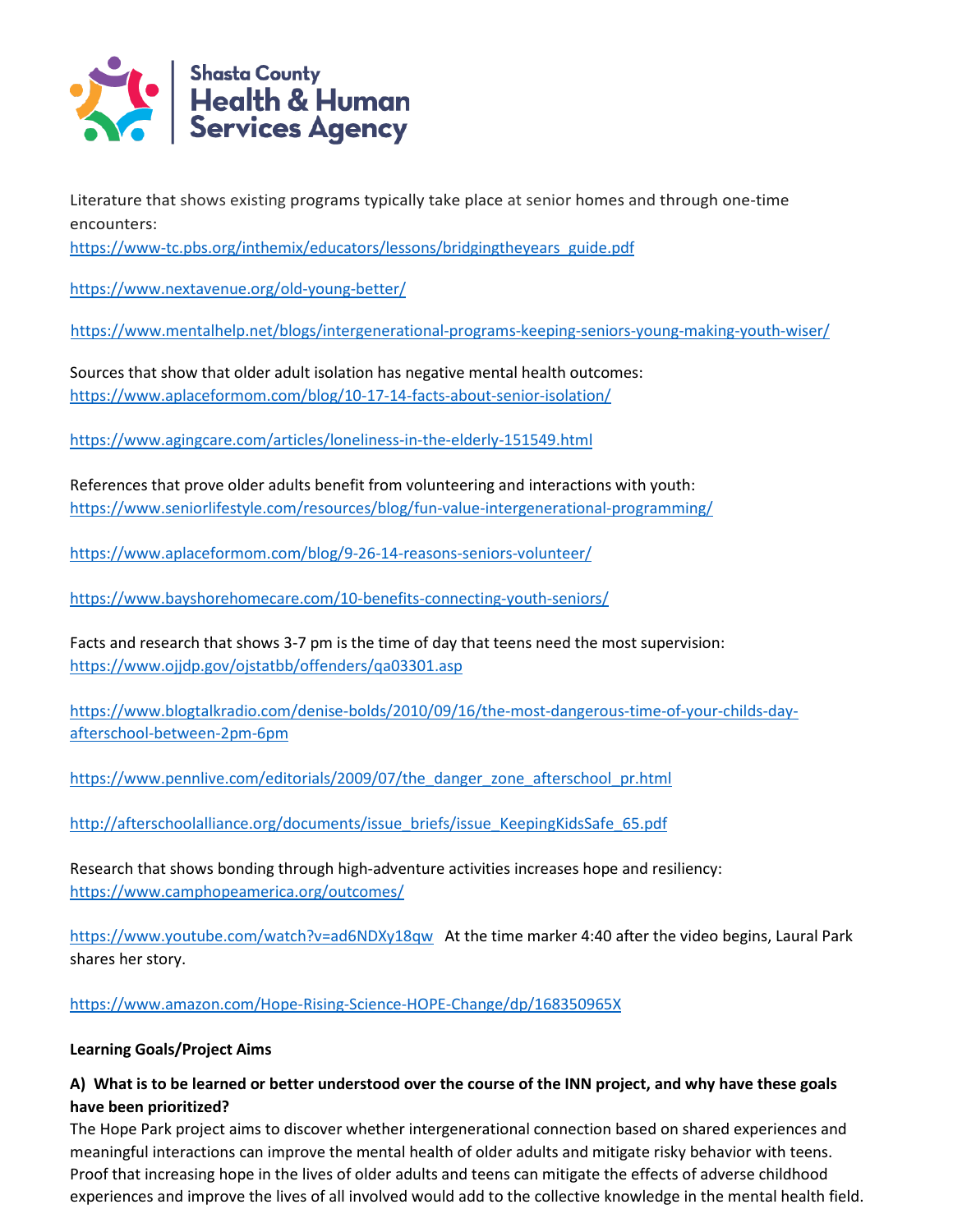

The goals of the Hope Park project include:

- Mitigating the mental health effects of isolation and loneliness with older adults;
- Increasing hope with teens and older adults;
- Reducing exposure to Adverse Childhood Experience with teens;
- Reducing suicidal ideation among teens and older adults; and
- Reducing the number of teens who access the juvenile justice system.

These goals have been prioritized because older adults need to feel connected to a community in order to have better mental health outcomes. Also, teens engaged with meaningful activities during critical hours are less likely to engage in risky behavior. Investing in hope is the key to the success of Hope Park. Hope is the belief that one's future can be brighter than one's past, and that person has a role in making it so (Gwinn & Hellman 2019). Hope is a function of goal setting, motivation (agency) to achieve goals and the ability to access pathways to said goals. "ln over 2,000 published studies on hope, every single one, hope is the single best predictor of well-being compared to any other measures of trauma recovery. This finding is consistently corroborated with other published studies from top universities showing that hope is the best predictor for a life well-lived" (Gwinn & Hellman, 2019). Gallup research shows that hope is a stronger predictor of college success than grade-point average or SAT and ACT scores, and caring or emotional support elements are crucial to success in life after college (originally published in Education Week magazine). Therefore, improving hope in the lives of teens and older adult volunteers will dramatically improve their long-term outcomes and provide them with the agency and motivation to pursue their dreams.

### **B) How do your learning goals relate to the key elements/approaches that are new, changed or adapted in your project?**

The key learning goals are based on approaches that have not been tried on a large scale. By bonding older adults and teens in high adventure – shared experiences followed by year-round group mentoring in teen centers – the Hope Park Project will introduce a practice and approach that is new and unique to the overall mental health system that targets the youth and elderly in the community. Creating mutual accountability is the key to Hope Park. Older adults will not feel as isolated or alone, teens will feel valued and honored. Pathways to Hope for Children will focus programming for Hope Park that specifically targets ACEs intervention, older adult mental health, generational accountability and meaningful engagement.

### **Evaluation or Learning Plan**

The Hope Park Project will use several evaluation measures. To begin, they will measure hope using the validated Children's Hope Scale for teens and the Adult Hope Scale for older adults. This six-item self-report questionnaire assesses dispositional hope. The measure is "based on the premise that goal directed and that their goal-related thoughts can be understood according to two components: agency and pathways" (Snyder, et al, 1997). These two components, agency (ability to initiate and sustain action toward goals) and pathways (capacity to find a means to carry out goals) are assessed by the measure.

Pathways to Hope for Children will work with the University of Oklahoma, Tulsa's Hope Research Center to evaluate the Hope Park project. With the help and guidance of OU's Hope Research Center, the following will be measured:

- Hope
- Flourishing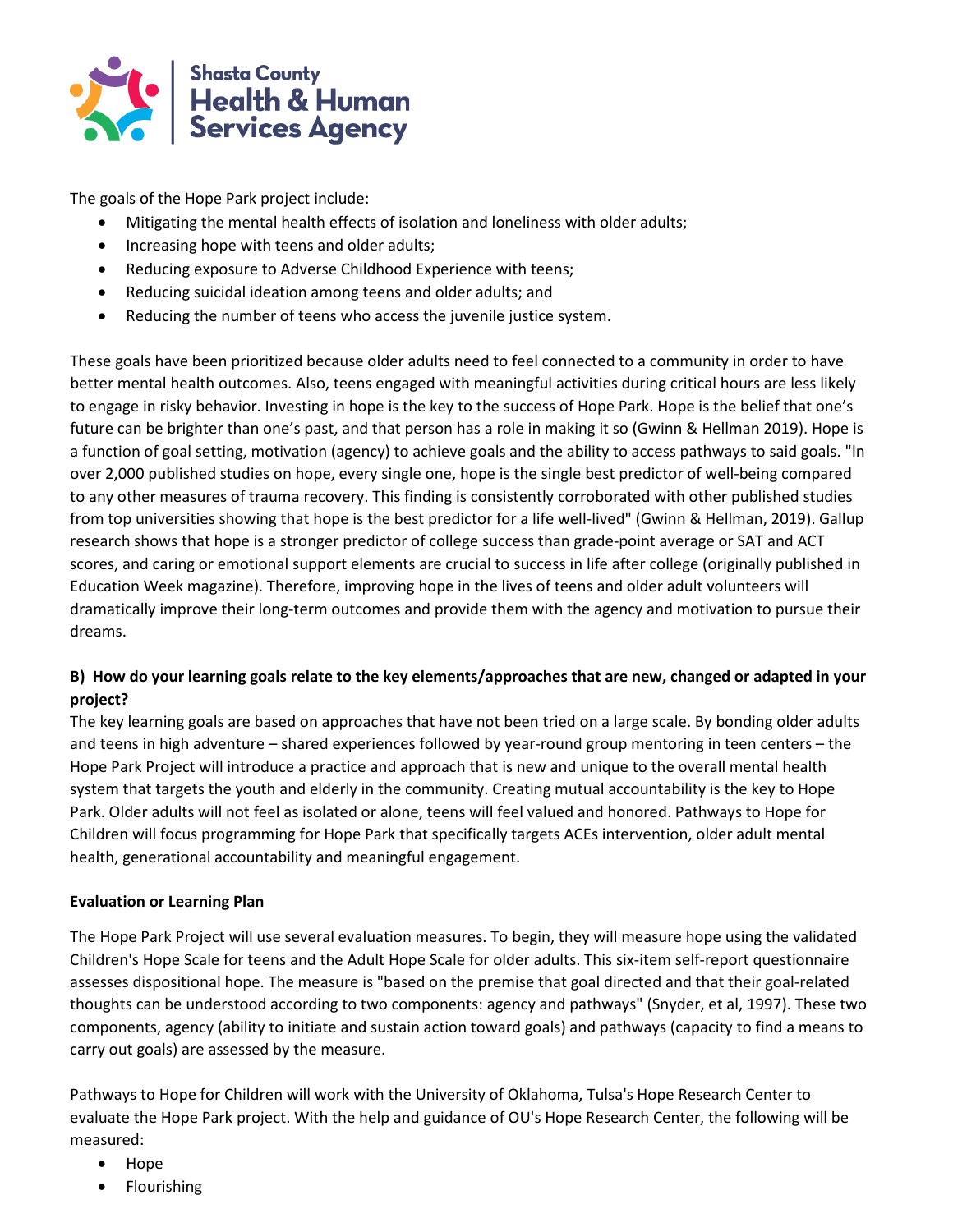

- Perceived stress
- Emotional wellbeing
- Suicidal ideation
- Ability to accomplish self-defined goals
- ACE scores on older adults and youth ages 13 and older

The teens will take assessments at intake, another round of assessments at the end of the high-adventure activity, and a final assessment 60 days after the activity. Hope Park will work with teens and parents to monitor grades, interactions with law enforcement and truancy to measure the reduction in risky behavior and improvement in school engagement. With older adult participants, research will start with assessments during the application process, prior to them starting the 20-hour volunteer academy. They will take another round of assessments at the end of the high-adventure activity and a final assessment 60 days after the activity.

Children and families will have the opportunity to opt out of taking part in the evaluation process. Services will not be dependent on participation in evaluations.

The Hope Park project will use Social Solutions for its data platform. This robust program extracts nonidentifiable demographic data to show programs are having the desired effect. Additionally, Hope Park will document client experiences using photos, videos and testimonials. The Hope Park Program Coordinator will be required to fill out monthly reports that outline the work being done, the success of the individuals and other important data and milestones.

### Section 3: Additional Information for Regulatory Requirements

### **Contracting**

Shasta County uses a robust competitive procurement process to identify and contract with the most appropriate and skilled provider(s) possible. For this new intergenerational Innovations project, the proposal from Pathways to Hope for Children was selected for several reasons. Pathways to Hope for Children has been operating as the Shasta County Child Abuse Prevention Coordinating Council since 1987. The organization has a long history working with children, teens, adults and older adults. Their community partnerships are strong as they partner with government agencies, non-profit organizations, school systems, medical systems and more. Their work with teens is extensive as they have been operating the Anderson Teen Center since 2001. Pathways to Hope for Children staff are well-trained, as all providers are Triple P certified, Safe Care accredited and have implemented the Five Protective Factors framework. They have strong ties with mental health services and have a certified drug and alcohol counselor on staff. Additionally, they have extensive experience in administering high-adventure camps and bonding activities. PHC Executive Director Michael Burke first ran Camp HOPE in 2012 based on a San Diego program, and the camp held in Shasta County inspired Camp HOPE America. Michael worked nationally growing the program as part of Alliance for HOPE International, and was key in the early development of the camping and mentoring program. PHC Associate Director Patty Price implemented the local Camp HOPE program for four years. Five of the PHC staff have attended several weeks of Camp HOPE and been involved with the yearround mentoring component. Over the years, PHC has also recruited older adults to volunteer in various programs.

Pending project approval from the Shasta County Board of Supervisors and the Mental Health Services Oversight and Accountability Commission, a detailed contract will be executed. The Hope Park Program Coordinator will be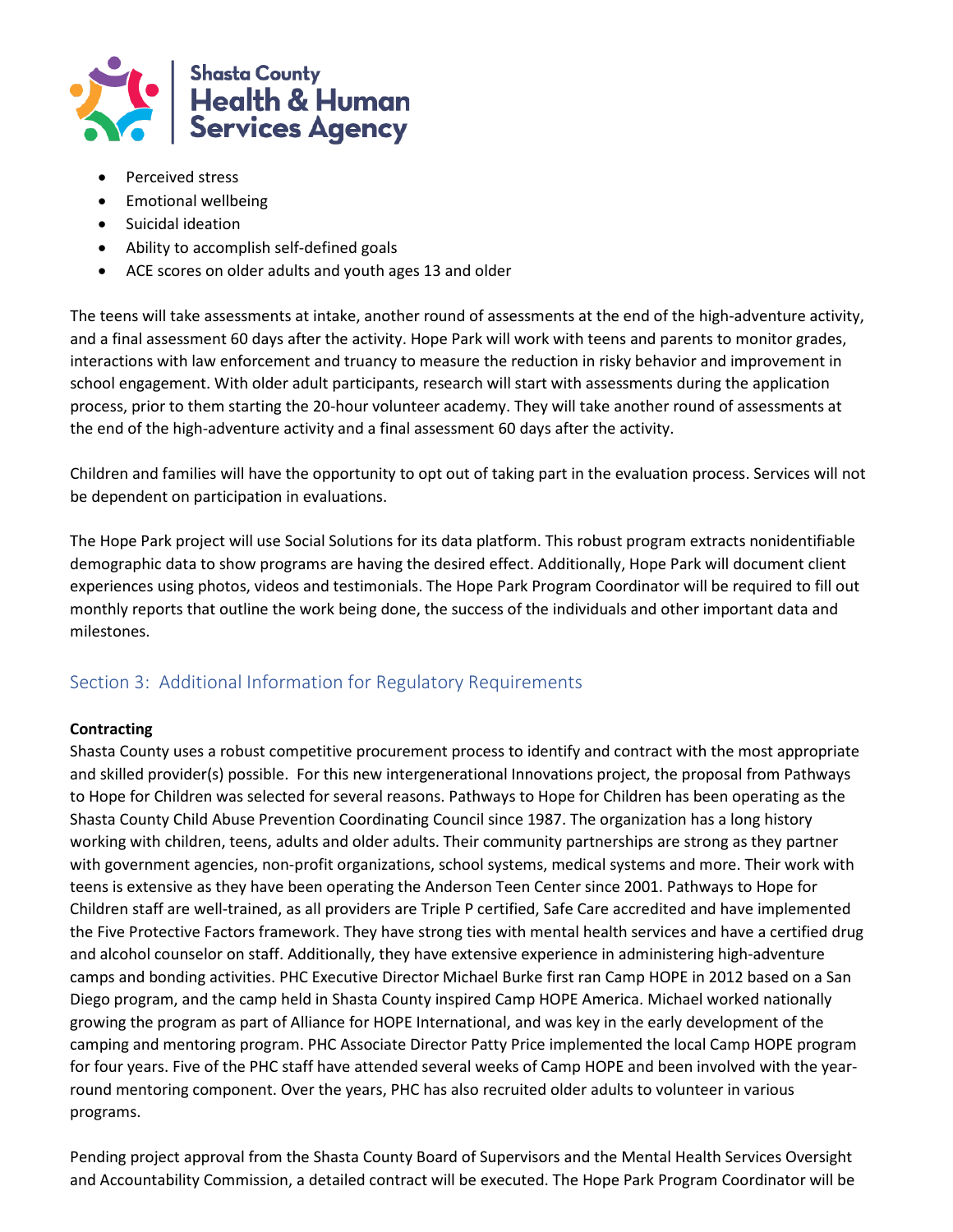

required to fill out monthly reports that outline the work being done, the success of the individuals, and other important data and milestones. The project will include options to course-correct if outcomes do not meet projected expectations.

### **Community Program Planning**

The Shasta County MHSA Community Planning Process includes several standing committees and workgroups that actively involve a wide array of people and agencies, and their input helps guide the Health and Human Services Agency as it administers the Mental Health Services Act in Shasta County. These groups provide ideas and feedback for plans and updates, mental health policies, programs, budgets, and outreach and engagement efforts. This project idea was developed and/or vetted by each of these committees, which include:

- **MHSA Stakeholder Workgroup:** The MHSA Stakeholder Workgroup meets quarterly and as needed, depending upon the needs of the Health and Human Services Agency in administering the Mental Health Services Act. The workgroup provides input for the planning, implementation and oversight of the Mental Health Services Act. Any community member, including consumers, family members, Health and Human Services Agency staff, peer support staff and any other interested individual, organization or agency are invited to attend. This meeting is the platform where priorities for each component of MHSA are established and decisions about how to implement, improve or expand programs are made. Meetings are announced via a press release, social media, outreach to community partners and e-mail to the Mental Health Services Act distribution e-mail list. The MHSA Stakeholder Workgroup is where the idea for an intergenerational INN project originated.
- **Stand Against Stigma Committee:** This committee works to promote mental wellness, increase community awareness of mental health and end the stigma surrounding mental illness and substance abuse. The community-based committee supported by the Health and Human Services Agency meets monthly and is open to all interested members of the public.
- **Suicide Prevention Workgroup:** The Suicide Prevention Workgroup is a local collaboration of community members and public and private agencies who focus on reducing suicide in Shasta County. This active workgroup discusses the progress being made in suicide prevention, as well as action planning, implementation and evaluation.
- The **Mental Health, Alcohol and Drug Advisory Board** also provides opportunities for discussion, education and input at its meetings, and liaisons are assigned to all of the above workgroups. This board is appointed by the Shasta County Board of Supervisors. A Mental Health Services Act update report is given at its regular bi-monthly meeting, and the board hears periodic presentations on Mental Health Services Act programs.

The Community Planning Process also engages people who are not able to attend meetings in person. This is done through social media, press releases, outreach to community partners and e-mail to the Mental Health Services Act distribution e-mail list on items that are impacted by MHSA funding. In addition to ensuring representation from the demographic groups required by the Mental Health Services Act, the Community Planning Process intentionally seeks feedback from people with the following experience:

- People who have severe mental illness
- Families of children, adults, and seniors who have severe mental illness
- People who provide mental health services
- Law enforcement agencies
- **Educators**
- Social services agencies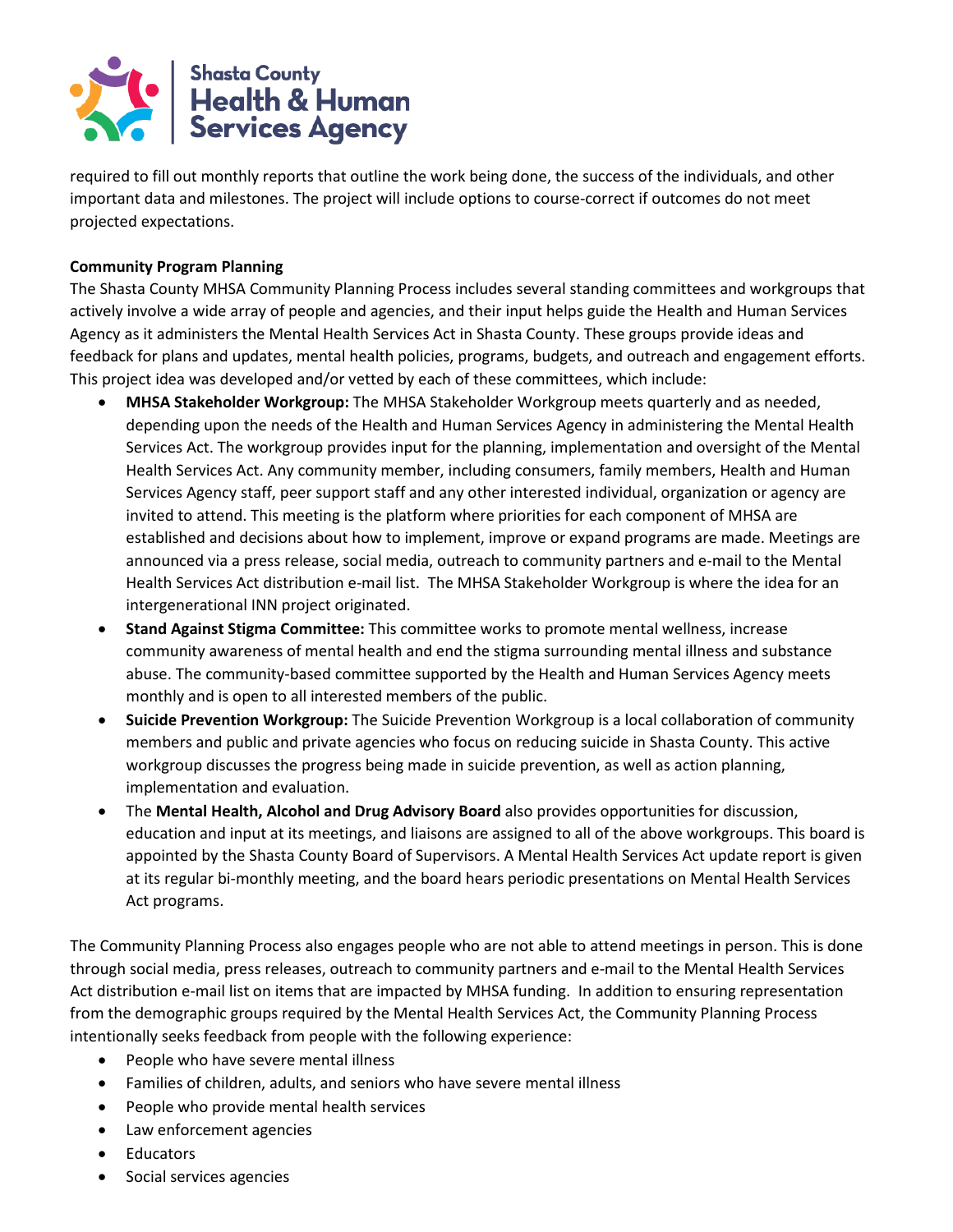

- Veterans
- Providers of alcohol and drug services
- Health care organizations

### **MHSA General Standards**

Hope Park will introduce a new approach to the overall mental health system, including, but not limited to, prevention and early intervention through shared experience and meaningful interaction. Hope Park will increase access to underserved groups by engaging at-risk youth, older adults at risk of loneliness and isolation with high adventure activities and daily contact at the teen centers. This program will increase the quality of mental health services by providing education and outreach to the population it serves. Hope Park will work with government and non-profit partners to promote interagency and community collaboration as they seek referrals into the program through allied agencies. As part of the Strengthening Families Collaborative, the Continuum of Care Collaborative, School Attendance Review Board Restructuring Committee, Anderson Partners and Neighbors Collaborative, participant in the Northern California Resilience Training and many other community efforts, the Pathways to Hope for Children staff are strategically aligned to carry out this important and innovate effort. They will be able to address all the general MHSA standards of: Community Collaboration; Cultural Competency; Client-Driven; Family-Driven; Wellness, Recovery, and Resilience-Focused; and Integrated Service Experience for Clients and Families.

### **Cultural Competence and Stakeholder Involvement in Evaluation**

Pathways to Hope for Children contracts with Strategies 2.0 of Sacramento to provide annual cultural competency training to all staff. The older adult volunteers will be added to this training. The Culturally Proficient Professional Training includes a workshop that looks at effective methods to enhance diversity and inclusion within family resource centers and family strengthening organizations. Participants are asked to identify and reflect upon personal biases, beliefs and opinions. Throughout the day, participants learn how to recognize healthy and nonproductive practices and policies related to cultural proficiency and how to apply strategies for cultural proficiency in partner relationships. This training and the skills learned will be applied in program planning, staff and volunteer development, and be reflected in the activities carried out during this project.

As described in the "Evaluation or Learning Plan" section, both older adult and teen participants will be asked to complete self-report assessments or questionnaires. The Social Solutions data platform shows whether programs are having the desired effect and help assess if an appropriate cross-section of the local community is represented in participants. This data will be shared periodically with stakeholders, both for information and feedback, and formal reports will be included in the Shasta County MHSA Annual Update/3-Year Performance and Expenditure Plan.

### **Innovation Project Sustainability**

This project is a new practice, primarily focused on prevention, early intervention, and promoting interagency and community collaboration related to mental health supports. It does not provide clinical or traditional services, so continuity of care is not applicable to this project. If the lessons learned and data gathered from this project conclusively demonstrate significant benefit and stakeholder support remains strong, other funding sources, including MHSA CSS or PEI, or other grant funding may be pursued at the end of the Innovations project to maintain the program, either in part or as a whole.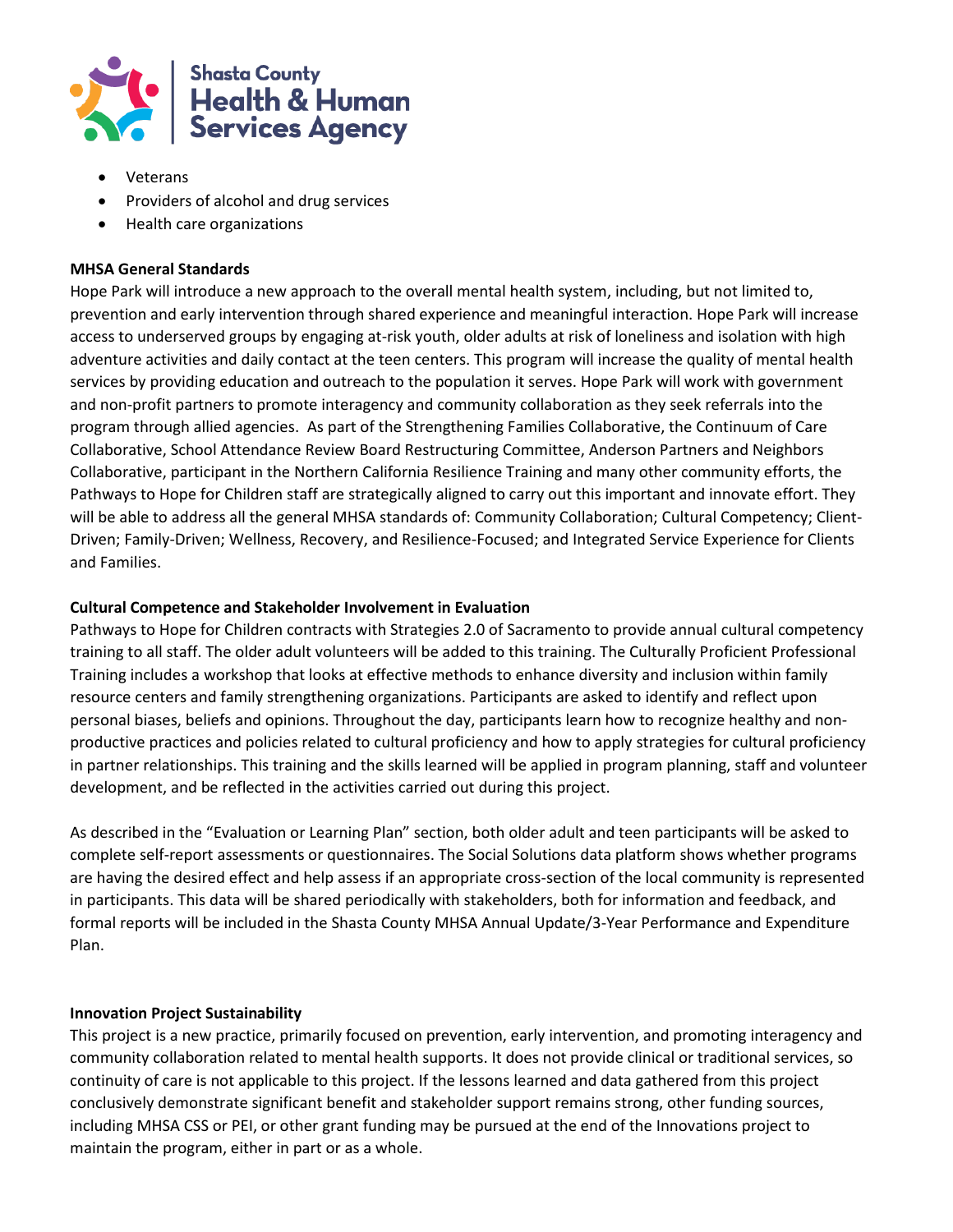

#### **Communication and Dissemination Plan**

### **A) Dissemination of Information to Stakeholders and Others**

As described in the Community Planning Process section, the Shasta County MHSA Community Planning Process includes several standing committees and workgroups that actively involve a wide array of people and agencies, and their input helps guide the Health and Human Services Agency as it administers the Mental Health Services Act in Shasta County. Progress, updates and outcomes of Hope Park will be shared during regular meetings of the MHSA Stakeholder Workgroup, the Stand Against Stigma Committee, the Suicide Prevention Workgroup and the Mental Health, Alcohol and Drug Advisory Board, as well as the Shasta County Board of Supervisors when appropriate. Pathways to Hope and the Shasta County Health and Human Services Agency will also engage people who are not able to attend meetings in person through social media, press releases, outreach to community partners and e-mail to the Mental Health Services Act distribution e-mail list. Data, photographs, videos and testimonials will be shared throughout the life of the project to show progress, monthly reports will be posted on the Shasta County Mental Health Services Act website, and formal reports will be included in the Shasta County MHSA Annual Update/3-Year Performance and Expenditure Plan.

#### **B) Keywords for Search**

Hope Park, hope, intergenerational mental health, older adult volunteers, adverse childhood experiences (ACES)

#### **Timeline**

This timeline assumes a fiscal year start of July 1, 2021. Dates may need to be adjusted during the contract process depending on the speed of the approval processes and the COVID-19 pandemic. Please see the chart below for initial estimates. Please see the chart below:

| <b>Timeline</b>                | Quarter       | Task                                  | Time       | Completion date |  |
|--------------------------------|---------------|---------------------------------------|------------|-----------------|--|
|                                |               |                                       | Period     |                 |  |
| July 1, 2021                   | $\mathbf{1}$  | Hire new staff for grant funded       | Four weeks | August 1, 2021  |  |
|                                |               | positions                             |            |                 |  |
| July 1, 2021                   | $\mathbf{1}$  | Retain real-estate professional to    | Two        | Sept. 1, 2021   |  |
|                                |               | help find a suitable space for a      | months     |                 |  |
|                                |               | teen center in Redding                |            |                 |  |
| Aug. 1, 2021                   | $\mathbf{1}$  | Start recruiting older adult          | Two        | Ongoing         |  |
|                                |               | volunteers                            | months     |                 |  |
| August 1,                      | $\mathbf{1}$  | Establish curriculum for Hope         | One Month  | September 1,    |  |
| 2021                           |               | Park Volunteer Academy                |            | 2021            |  |
| Sept. 15,                      | $\mathbf{1}$  | First Volunteer Academy starts        | Two        | November 15,    |  |
| 2021                           |               |                                       | months     | 2021            |  |
| Sept. 15,                      | $\mathbf{1}$  | Sign Lease on Redding Teen            |            | Sept. 15, 2021  |  |
| 2021                           |               | Center                                |            |                 |  |
| Sept. 30,                      | $\mathbf{1}$  | <b>First quarterly report on Hope</b> |            | Sept. 30, 2021  |  |
| 2021                           |               | Park due                              |            |                 |  |
|                                |               |                                       |            |                 |  |
| Oct. 1, 2021                   | $\mathcal{P}$ | Set up Redding Teen Center            | Two        | December 1,     |  |
|                                |               |                                       | months     | 2021            |  |
| Oct. 1, 2021                   | $\mathcal{P}$ | Start community awareness             | Two        | December 1,     |  |
| campaign for Hope Park Project |               | months                                | 2021       |                 |  |
|                                |               | to recruit teens                      |            |                 |  |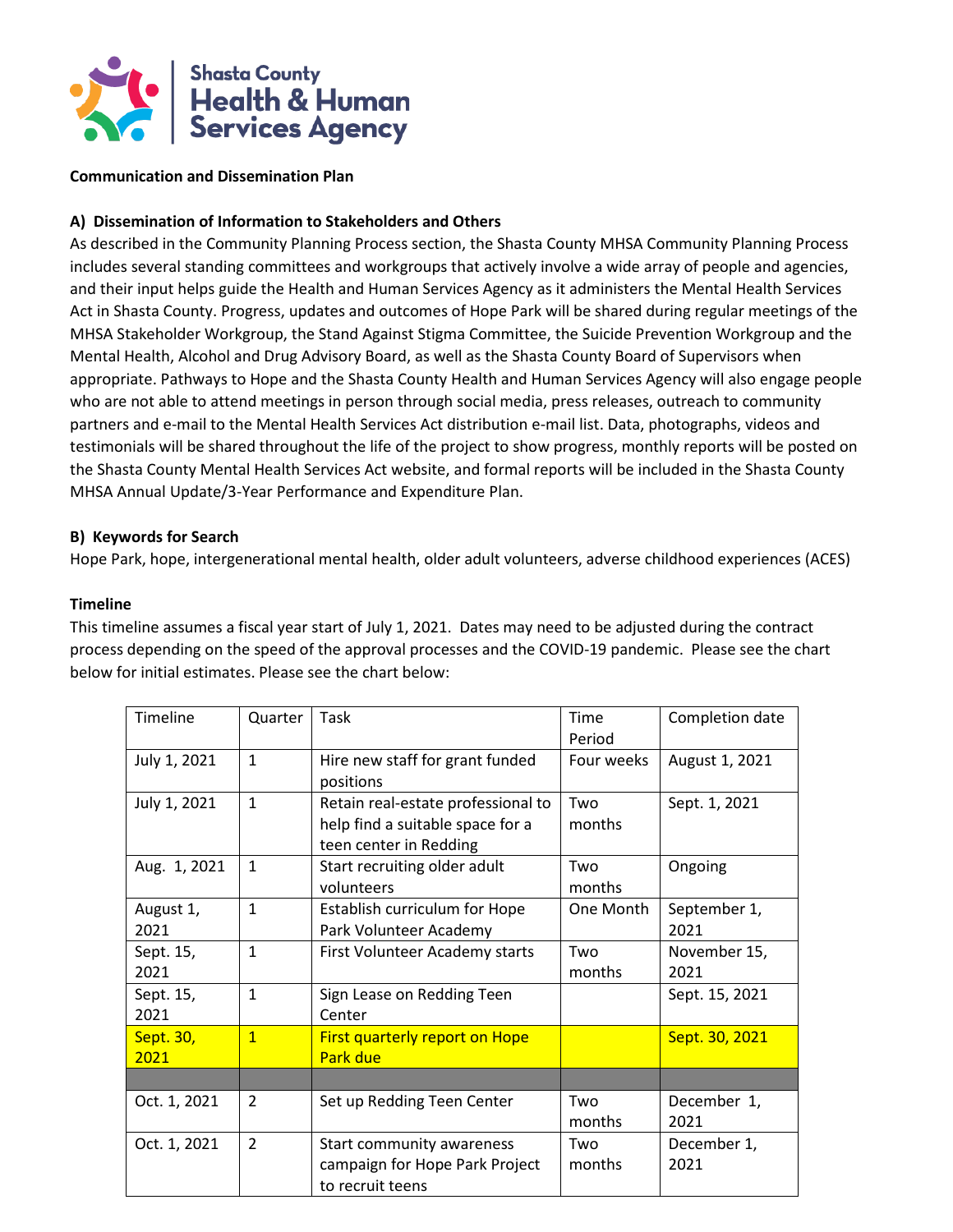

| Nov. 1, 2021      | 2              | Research and plan high                                                                                           | One month     | December 1,                  |  |
|-------------------|----------------|------------------------------------------------------------------------------------------------------------------|---------------|------------------------------|--|
|                   |                | adventure activity                                                                                               |               | 2021                         |  |
| Dec. 1, 2021      | $\overline{2}$ | Sign contract for 1 <sup>st</sup> high                                                                           |               | December 1,                  |  |
|                   |                | adventure activity                                                                                               |               | 2021                         |  |
| Dec. 1, 2021      | 2              | Ongoing recruitment of older<br>adults                                                                           | Ongoing       | Ongoing                      |  |
| Dec. 1, 2021      | $\overline{2}$ | <b>Grand Opening of Redding Teen</b><br>Center                                                                   | Ongoing       | December 1,<br>2021          |  |
| Dec. 15, 2021     | $\overline{2}$ | Selection of first cohort of teens<br>for project                                                                | Two weeks     | Dec. 30, 2021                |  |
| Dec. 31, 2021     | $\overline{2}$ | <b>Quarterly report on Hope Park</b><br>due                                                                      |               | Dec. 31, 2021                |  |
|                   |                |                                                                                                                  |               |                              |  |
| Jan 9, 2022       | 3              | First High Adventure Activity for<br>older adults and teens                                                      | One day       | January 9, 20221             |  |
| Jan. 4, 2022      | 3              | Selection of Older Adult Cohort                                                                                  | One week      | January 11, 2022             |  |
| Jan. 11, 2022     | 3              | Cohort of older adults and teen<br>group together at Anderson and<br><b>Redding Teen Centers</b>                 | Ongoing       | Ongoing                      |  |
| Jan. 11, 2022     | 3              | Ongoing Hope Park program<br>with older adults mentoring<br>youth at teen centers                                | Ongoing       | Ongoing                      |  |
| Jan. 15, 2022     | 3              | Volunteer Academy starts                                                                                         | Two<br>months | March 15, 2022               |  |
| <b>March 2022</b> | 3              | Monitoring of program and<br>adjusting if necessary                                                              | Ongoing       | Ongoing                      |  |
| March 30,         | $\overline{3}$ | <b>Quarterly report on Hope Park</b>                                                                             |               | March 30, 2022               |  |
| 2022              |                | due                                                                                                              |               |                              |  |
|                   |                |                                                                                                                  |               |                              |  |
| April 2022        | 4              | Monitoring of program and<br>adjusting if necessary                                                              | Ongoing       | Ongoing                      |  |
| April 2022        | 4              | Identify teens for next cohort                                                                                   | Two weeks     | April 2022                   |  |
| April 2022        | 4              | <b>Child Abuse Prevention</b><br>Awareness activities - Cohorts of<br>older adults and teens will<br>participate | Month long    | April 2022                   |  |
| May 1, 2022       | 4              | High Adventure Activity for older<br>adults and teens                                                            | One day       | May 1, 2022                  |  |
| May 3, 2022       | 4              | Selection of Older Adult Cohort                                                                                  | One week      | May 10, 2022                 |  |
| May 3, 2022       | 4              | Cohort of older adults and teen<br>group together at Anderson and<br><b>Redding Teen Centers</b>                 | Ongoing       | Ongoing                      |  |
| May 4, 2022       | 4              | Ongoing Hope Park program<br>with older adults mentoring<br>youth at teen centers                                | Ongoing       | Ongoing                      |  |
| May 10, 2022      | 4              | <b>Evaluate if Hope Park</b><br>Participants can participate in<br>Camp HOPE - Pathways                          | Two weeks     | Selection by June<br>1, 2022 |  |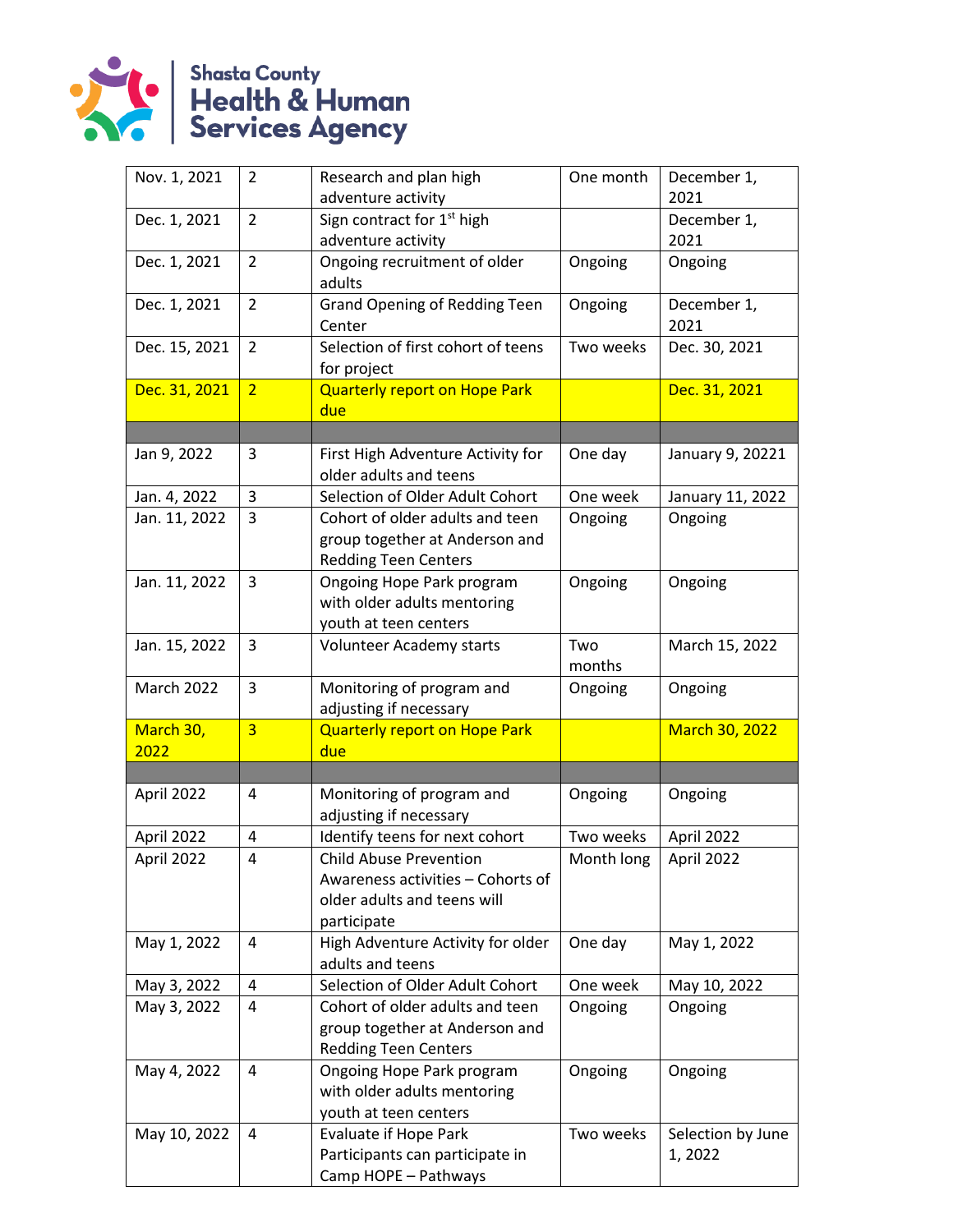

| <b>June 2022</b>     | 4              | Monitoring of program and<br>Ongoing<br>adjusting if necessary                                                          |           | Ongoing           |  |
|----------------------|----------------|-------------------------------------------------------------------------------------------------------------------------|-----------|-------------------|--|
| June 30, 2022        | $\overline{4}$ | Yearly report on Hope Park due                                                                                          |           | June 30, 2022     |  |
|                      |                |                                                                                                                         |           |                   |  |
| July 2022 -<br>2026  | 1              | Camp HOPE - Pathways week<br>happens                                                                                    | One week  | July 2022 - 2026  |  |
| July 2022 -<br>2026  | $\mathbf{1}$   | Monitoring of program and<br>adjusting if necessary                                                                     | Ongoing   | Ongoing           |  |
| Aug. 2022 -<br>2026  | $\mathbf{1}$   | Identify teens for next cohort                                                                                          | Two weeks | Aug. 2022 - 2026  |  |
| Aug. 2022 -<br>2026  | $\mathbf{1}$   | High Adventure Activity for older<br>adults and teens                                                                   | One day   | Aug. 2022 - 2026  |  |
| Aug. 2022 -<br>2026  | $\mathbf{1}$   | Selection of Older Adult Cohort                                                                                         | One week  | Aug. 2022 - 2026  |  |
| Aug. 2022 -<br>2026  | $\mathbf{1}$   | Cohort of older adults and teen<br>group together at Anderson and<br><b>Redding Teen Centers</b>                        | Ongoing   | Ongoing           |  |
| Sept. 2022 -<br>2026 | $\mathbf{1}$   | Ongoing Hope Park program<br>with older adults mentoring<br>youth at teen centers                                       | Ongoing   | Ongoing           |  |
| Sept. 2022-<br>2026  | $\overline{1}$ | First quarterly report on Hope<br>Park due                                                                              |           | Sept. 2022 - 2026 |  |
|                      |                |                                                                                                                         |           |                   |  |
| Oct. 2022 -<br>2026  | 2              | Monitoring of program and<br>adjusting if necessary                                                                     | Ongoing   | Ongoing           |  |
| Oct. 2022 -<br>2026  | $\overline{2}$ | Identify teens for next cohort                                                                                          | Two weeks | Oct. 2022 - 2026  |  |
| Nov. 2022 -<br>2026  | $\overline{2}$ | High Adventure Activity for older<br>adults and teens                                                                   | One day   | Nov. 2022-2026    |  |
| Nov. 2022 -<br>2026  | $\overline{2}$ | Selection of Older Adult Cohort                                                                                         | One week  | Nov. 2022-2026    |  |
| Nov. 2022 -<br>2026  | $\overline{2}$ | Cohort of older adults and teen<br>group together at Anderson and<br><b>Redding Teen Centers</b>                        | Ongoing   | Ongoing           |  |
| Dec. 2022 -<br>2026  | 2              | Ongoing Hope Park program<br>with older adults mentoring<br>youth at teen centers                                       | Ongoing   | Ongoing           |  |
| Dec. 2022 -<br>2026  | $\overline{2}$ | <b>Quarterly report on Hope Park</b><br>due                                                                             |           | Dec. 2022 - 2026  |  |
|                      |                |                                                                                                                         |           |                   |  |
| Jan. 2026            | 3              | Ensure adequate funding has<br>Ongoing<br>been secured to keep program<br>going and Redding teen center<br>operational. |           | Ongoing           |  |
| Jan. 2026            | 3              | Final High Adventure Activity for<br>older adults and teens                                                             | One day   | January 2026      |  |
| Jan. 2026            | 3              | Cohort of older adults and teen<br>group together at Anderson and<br><b>Redding Teen Centers</b>                        | Ongoing   | Ongoing           |  |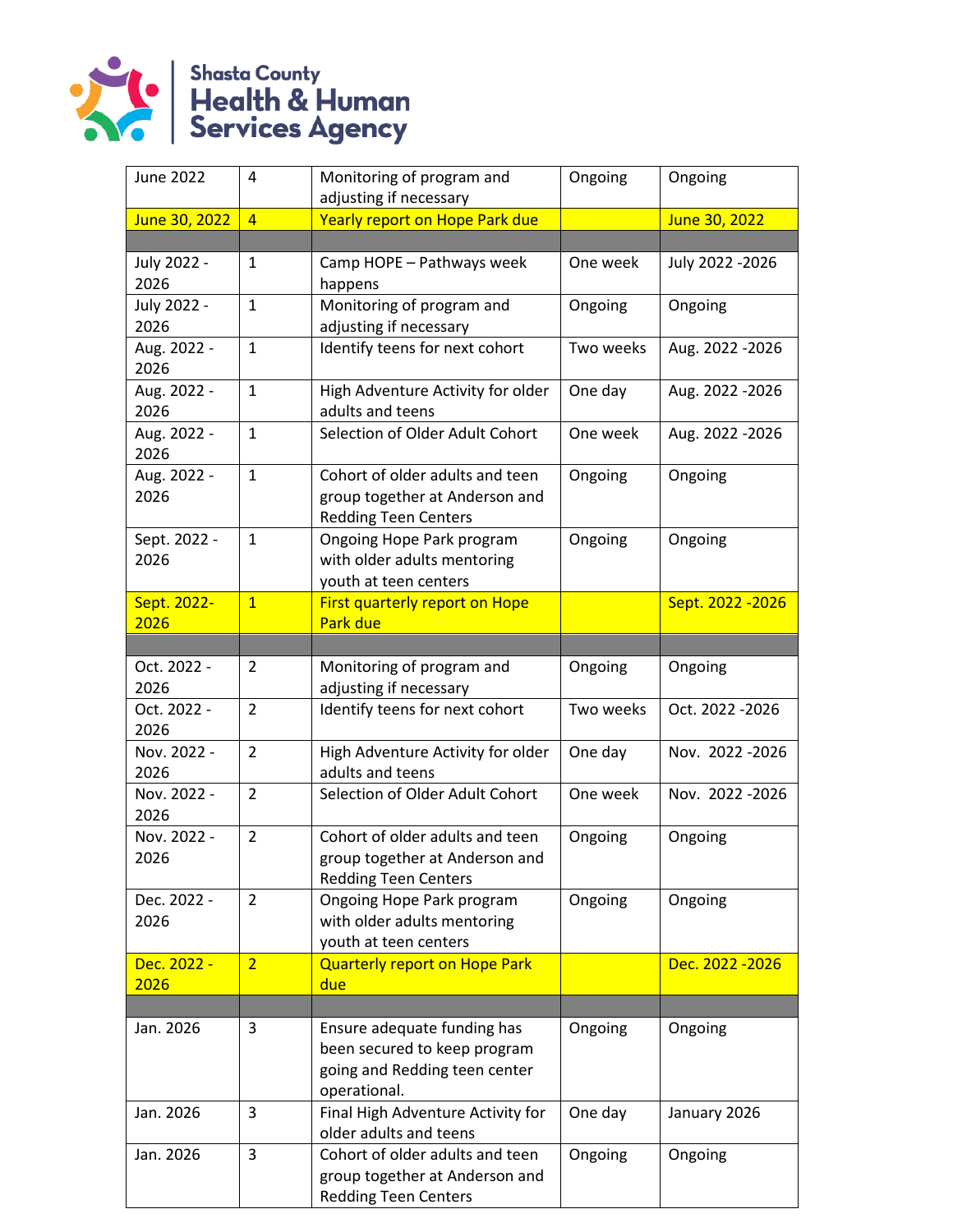

| Jan. 2026         | 3              | Ongoing Hope Park program<br>with older adults mentoring<br>youth at teen centers                                 | Ongoing    | Ongoing       |
|-------------------|----------------|-------------------------------------------------------------------------------------------------------------------|------------|---------------|
| <b>March 2026</b> | 3              | Monitoring of program and<br>adjusting if necessary                                                               | Ongoing    | Ongoing       |
| <b>March 2026</b> | $\overline{3}$ | <b>Quarterly report on Hope Park</b><br>due                                                                       |            | March 2026    |
|                   |                |                                                                                                                   |            |               |
| April 2026        | 4              | Monitoring of program and<br>adjusting if necessary                                                               | Ongoing    | Ongoing       |
| April 2026        | 4              | Start work on creation of tool kit<br>on the successful Hope Park<br>program so it can be replicated              | Two weeks  | April 2026    |
| April 2026        | 4              | <b>Child Abuse Prevention</b><br>Awareness activities – Cohorts of<br>older adults and teens will<br>participate  | Month long | April 2026    |
| May 2026          | 4              | Work on closing out mentorships<br>with Hope Park program with<br>older adults mentoring youth at<br>teen centers | Ongoing    | Ongoing       |
| May 2026          | 4              | Throw a big community party to<br>celebrate the success of our five<br>year program                               | One day    | May 2026      |
| June 30, 2026     | 4              | Publish toolkit                                                                                                   |            | June 30, 2026 |
| June 30, 2026     | $\overline{4}$ | Final report on Hope Park due                                                                                     |            | June 30, 2026 |

### Section 4: INN Project Budget and Source of Expenditures

### **Budget Narrative**

Pathways to Hope for Children will be able to leverage current partnerships to keep the Anderson Teen Center in operation; \$150,000 will be needed to ensure the Redding Teen Center location is secured. The Redding Teen Center will need to be large enough to accommodate 75 to 100 visitors a day. During that same time period, the staffing of the Hope Park program will include the Pathways to Hope for Children's Executive Director's leadership and vision, 50% of a center director's time, a full-time volunteer coordinator and a full-time program coordinator. The executive director's involvement will diminish as the program is up and running. The center director and two full time personnel will stay engaged at the same level for the duration of the grant, and the budget includes fringe benefits and cost of living and performance increases for those positions.

The operating expenses through the life of the grant remain steady. There is up to \$50,000 per year set aside for older adults and teens to participate in high adventure activities at a cost of \$50 per adventure for volunteers, teens and staff. An additional \$65,000 is set aside for activities inside of the two teen centers. This will include, but not be limited to art supplies, games, cooking supplies, tutoring materials and themed gatherings. The proposed budget also includes \$5,000 for stipends for volunteers and teens. These stipends can include gas cards, clothing, or other items needed to take part in the activities involved in the Hope Park project. Also, \$30,000 is allocated for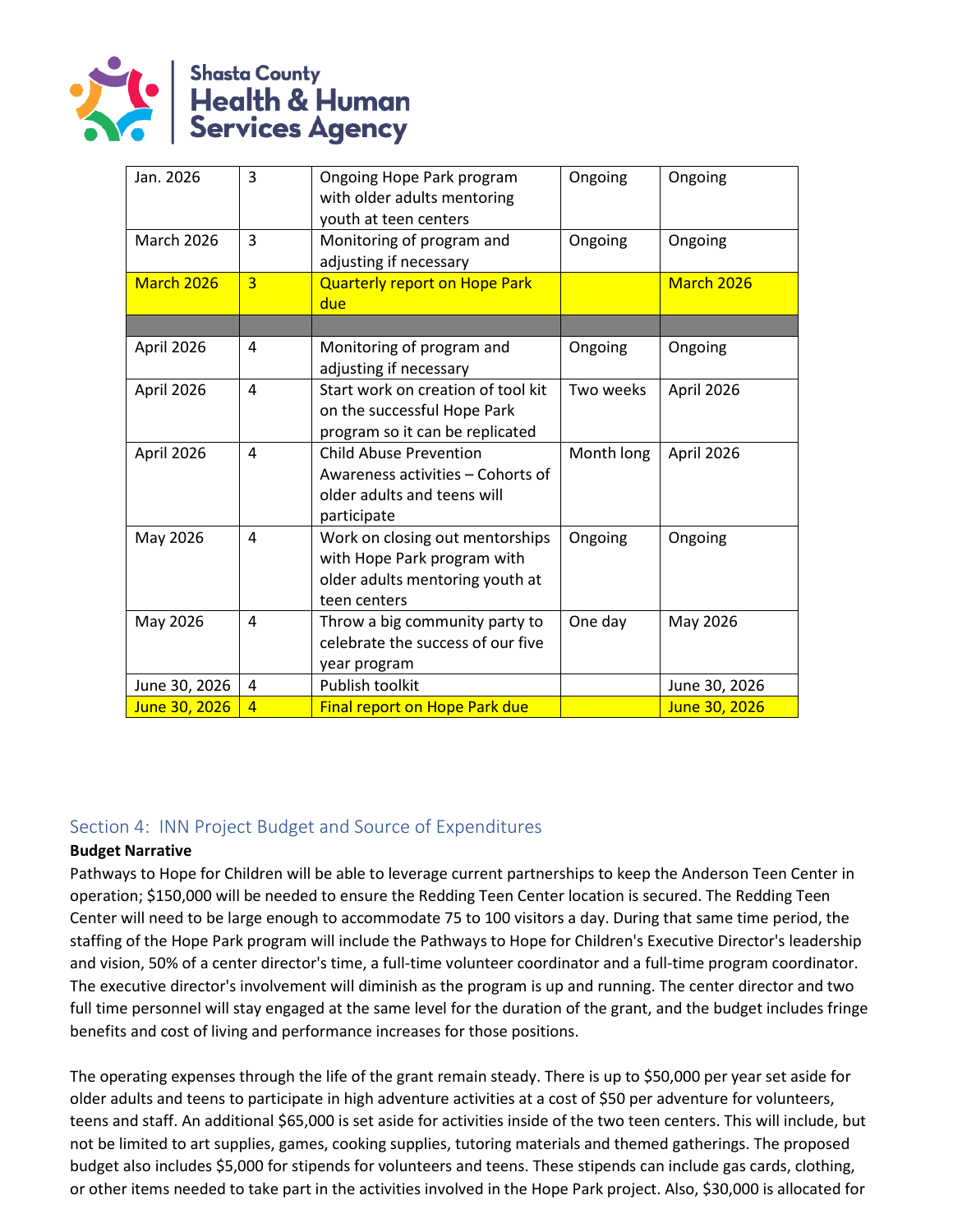

mileage, buses and other forms of transportation to get older adults, teen participants and staff to the various activities.

Ensuring the proper database system to track, monitor and evaluate the Hope Park program is critical to program success. PHC has budgeted \$15,000 during the initial grant period for the software needed to properly execute this innovative program. Software will include licenses for Apricot Data Base System by Social Solutions, Microsoft Office Suites and the Adobe Creative Cloud subscriptions. PHC will also be looking at a texting platform to clearly communicate with all participants in the program. The program will utilize a Zoom platform and Survey Monkey to communicate and gather information. A portion of these subscriptions are attributed to this area of the budget.

ln the Capital Assets category, PHC will need to outfit the new Redding Teen Center and update some of the items in the Anderson Teen Center. This will be done in a multitude of ways, including in-kind donations, volunteer labor, free or discounted furniture and appliances.

The indirect costs of this project are set at 10% of the salaries, and will be used to assist with bookkeeping, audited financial statements, insurance, a portion of the administrative assistant's salary and other costs associated with running Pathways to Hope for Children. Pathways to Hope for Children contracts with JMartan and Associates for all bookkeeping and has audited financials completed each year by Donald R. Reynolds, CPA. This will ensure the financial aspects of the project are well managed.

Through a partnership with the University of Oklahoma, Tulsa's Hope Research Center, Dr. Chan Hellman has agreed to oversee the evaluation of this program as an in-kind donation and will not be charging for being a research partner. The value of this level of work would be an estimated \$15,000 to \$20,000 if PHC were required to hire a research firm. Built into the overall budget is the cost of developing, piloting and refining the project.

The proposed budget of S1,750,000 over five years considers the startup costs of opening a new teen center in Redding and the costs to develop a new innovative program. Having substantial funds set aside for the activities and the materials needed in the teen centers to operate Hope Park will be pivotal to the success of the program. While the cohort of older adults and teens will bond through high-adventure lived experiences, that connection will carry through to the relationships in the teen center. The goal is to sustain 80 older adult volunteers and 200 youth participants throughout the life of the grant. The funds in this proposal allow for the staff and space to do this.

Budget by Fiscal Year and Specific Budget Category See next section.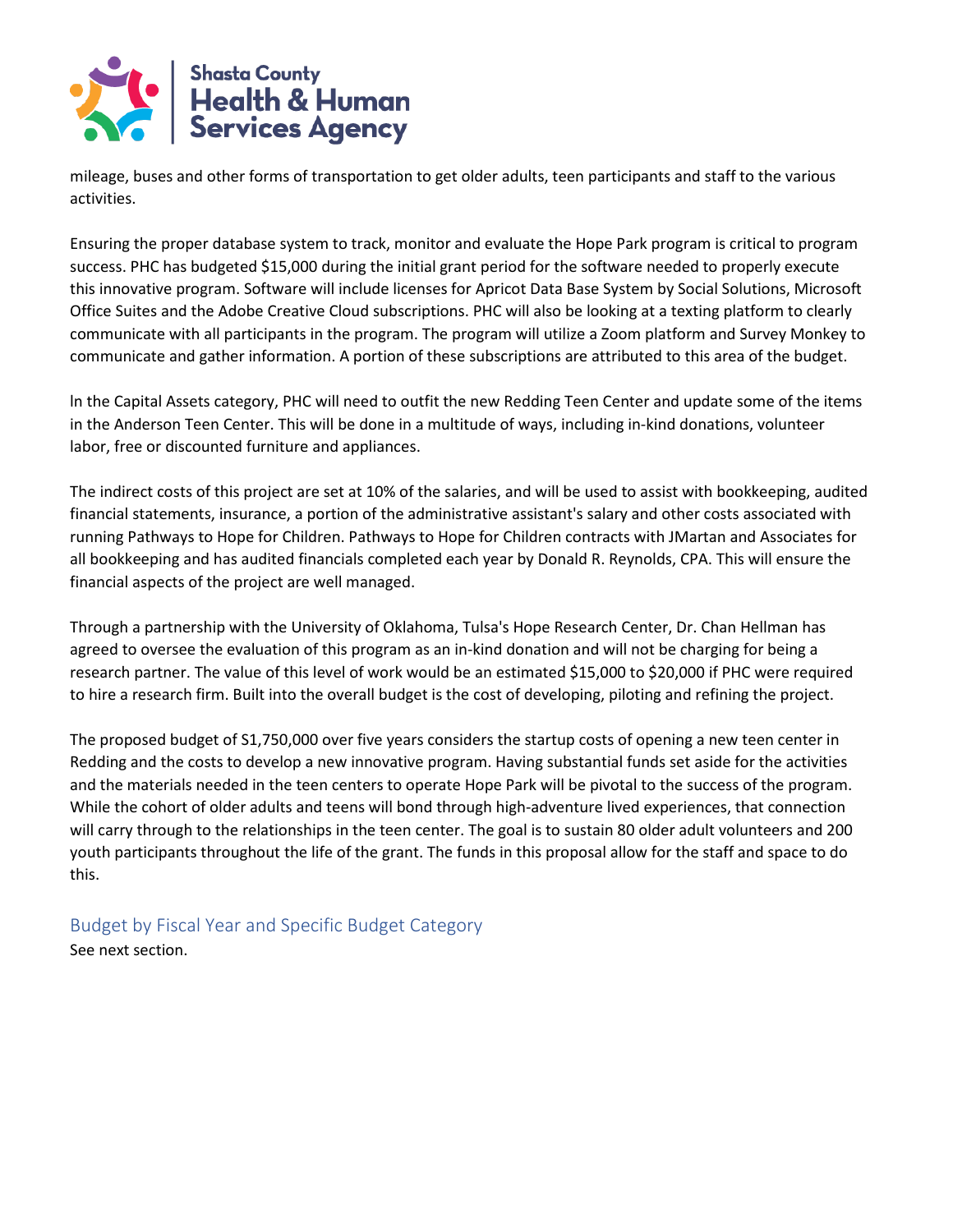



| <b>EXPENDITURES</b>                         |                                                                |                       |                      |                          |                |                          |                                  |
|---------------------------------------------|----------------------------------------------------------------|-----------------------|----------------------|--------------------------|----------------|--------------------------|----------------------------------|
| PERSONNEL COSTS (salaries, wages, benefits) |                                                                | FY 21/22              | FY 22/23             | FY 23/24                 | FY 24/25       | FY 25/26                 | <b>TOTAL</b>                     |
| 1.                                          | Salaries                                                       | \$130,000             | \$128,500            | \$136,500                | \$136,500      | \$136,500                | \$668,000                        |
| 2.                                          | <b>Direct Costs</b>                                            | \$40,300              | \$41,780             | \$43,680                 | \$43,680       | \$43,680                 | \$213,120                        |
| 3.                                          |                                                                | <b>Indirect Costs</b> |                      |                          |                |                          |                                  |
| 4.                                          | <b>Total Personnel Costs</b>                                   | \$170,300             | \$170,280            | \$180,180                | \$180,180      | \$180,180                | \$881,120                        |
| <b>OPERATING COSTS</b>                      |                                                                | FY 21/22              | FY 22/23             | FY 23/24                 | FY 24/25       | FY 25/26                 | <b>TOTAL</b>                     |
| 5.                                          | <b>Direct Costs</b>                                            | \$151,000             | \$156,000            | \$151,000                | \$151,000      | \$151,000                | \$760,000                        |
| 6.                                          | <b>Indirect Costs</b>                                          | \$17,000              | \$17,000             | \$18,000                 | \$18,000       | \$18,000                 | \$88,000                         |
| 7.                                          | <b>Total Operating Costs</b>                                   | \$168,000             | \$173,000            | \$169,000                | \$169,000      | \$169,000                | \$848,000                        |
|                                             | <b>NON RECURRING COSTS (equipment, technology)</b>             | FY 21/22              | FY 22/23             | FY 23/24                 | FY 24/25       | FY 25/26                 | <b>TOTAL</b>                     |
| 8.                                          | Kitchen Appliances                                             | \$5,000               | \$3,000              | \$500                    | \$500          | \$500                    | \$9,500                          |
| 9.                                          | Desk, Chairs, Couches                                          | \$6,700               | \$3,720              | \$320                    | \$320          | \$320                    | \$11,380                         |
| 10.                                         | <b>Total Non-recurring costs</b>                               | \$11,700              | \$6,720              | \$820                    | \$820          | \$820                    | \$20,880                         |
| facilitator, evaluation<br>11.              | <b>Direct Costs</b>                                            | FY 21/22<br>$\theta$  | FY 22/23<br>$\Omega$ | FY 23/24<br>$\mathbf{0}$ | FY 24/25<br>0  | FY 25/26<br>$\mathbf{0}$ | <b>TOTAL</b><br>$\boldsymbol{0}$ |
| 12.                                         | <b>Indirect Costs</b>                                          | $\theta$              |                      | $\boldsymbol{0}$         | $\overline{0}$ | $\theta$                 | $\overline{0}$                   |
| 13.                                         | <b>Total Consultant Costs</b>                                  | $\Omega$              | $\Omega$             | $\mathbf{0}$             | $\Omega$       | $\Omega$                 | $\boldsymbol{0}$                 |
|                                             | <b>OTHER EXPENDITURES</b> (please explain in budget narrative) | FY 21/22              | FY 22/23             | FY 23/24                 | FY 24/25       | FY 25/26                 | <b>TOTAL</b>                     |
| 14.                                         |                                                                | $\Omega$              |                      | $\mathbf{0}$             | 0              | $\theta$                 | $\boldsymbol{0}$                 |
| 15.                                         |                                                                | $\theta$              | $\Omega$             | $\mathbf{0}$             | $\Omega$       | $\mathbf{0}$             | $\boldsymbol{0}$                 |
| 16.                                         | <b>Total Other Expenditures</b>                                | $\theta$              | $\Omega$             | $\mathbf{0}$             | 0              | $\theta$                 | $\boldsymbol{0}$                 |
|                                             | <b>BUDGET TOTALS</b>                                           |                       |                      |                          |                |                          |                                  |
| Personnel (line 1)                          |                                                                | \$130,000             | \$128,500            | \$136,500                | \$136,500      | \$136,500                |                                  |
| above)                                      | Direct Costs (add lines 2, 5 and 11 from                       | \$191,300             | \$197,780            | \$194,680                | \$194,680      | \$194,680                |                                  |
| above)                                      | Indirect Costs (add lines 3, 6 and 12 from                     | \$17,000              | \$17,000             | \$18,000                 | \$18,000       | \$18,000                 |                                  |
|                                             | Non-recurring costs (line 10)                                  | \$11,700              | \$6,720              | \$820                    | \$820          | \$820                    |                                  |
|                                             | Other Expenditures (line 16)<br><b>TOTAL INNOVATION BUDGET</b> | $\Omega$<br>\$350,000 | \$350,000            | \$350,000                | \$350,000      | \$350,000                | \$1,750,000                      |
|                                             |                                                                |                       |                      |                          |                |                          |                                  |

\*For a complete definition of direct and indirect costs, please use DHCS Information Notice 14-033. This notice aligns with the federal definition for direct/indirect c